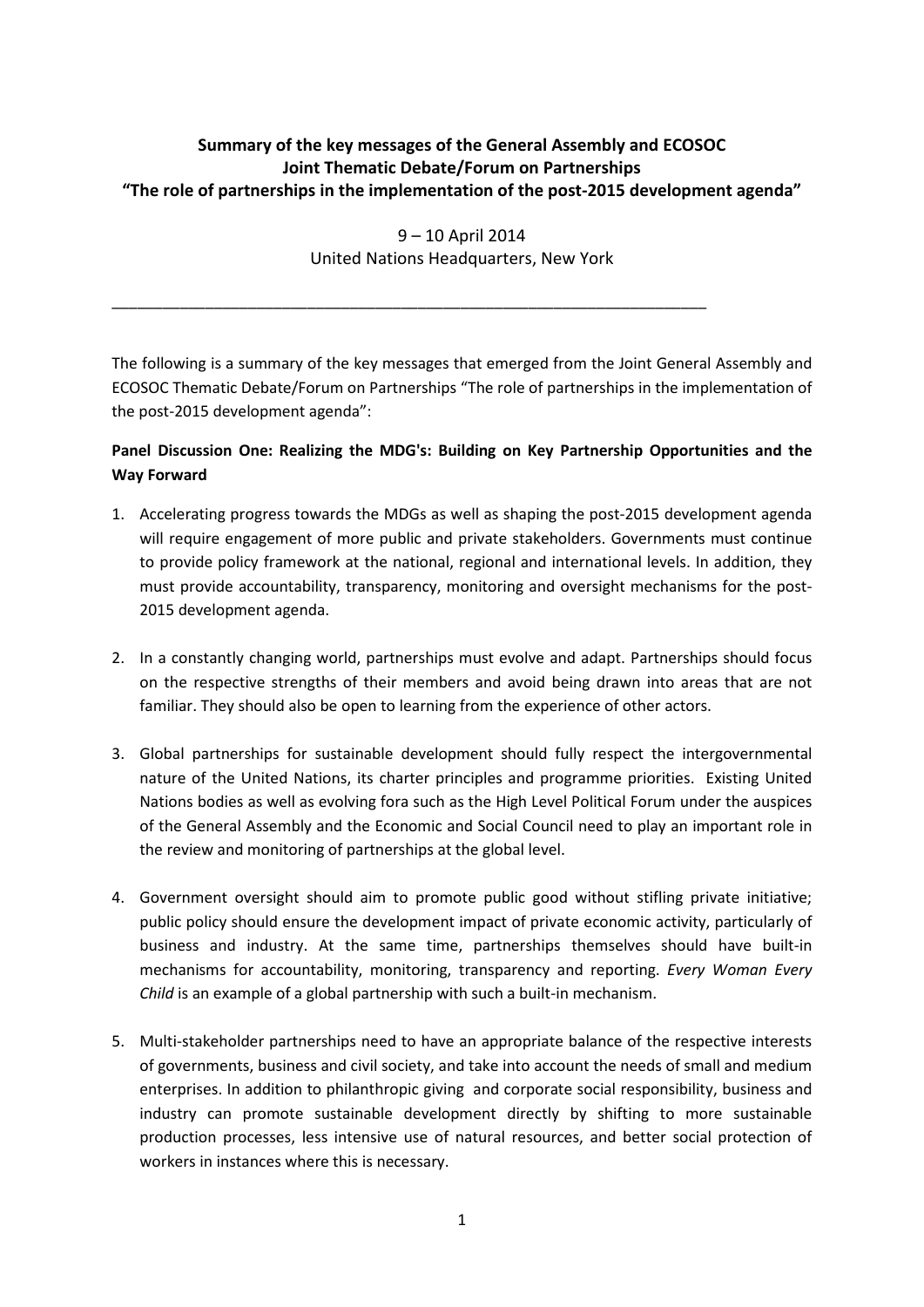- 6. Public-private partnerships and traditional ODA complement each other but are not substitutes for each other. Similarly, triangular and South-South cooperation can complement but do not replace traditional North-South cooperation.
- 7. Experience with the MDG's has shown a multiplication of the varieties of partnerships that have worked, ranging from one-on-one partnerships between public and private entities, to partnerships involving various combinations and permutations of public, private and multilateral actors. The post-2015 development agenda must draw on these lessons learned.

### **Panel Discussion Two: Collaborating with businesses, foundations, civil society and other actors in support of the Post-2015 Development Agenda**

- 8. The Post-2015 Development Agenda requires a renewed global partnership which should be inclusive, people-centred and should be inclusive.
- 9. The implementation of the post-2015 development agenda should include a multi-stakeholder approach, effectively engaging civil society, business sector, philanthropic organizations and other actors. Many recognized that the private sector is an important partner for development bringing knowledge and expertise. Public-private-partnerships drive innovation and technology transfer to new and innovative financing.
- 10. Effective partnerships require serious commitments from partners and strong governance to monitor implementation. Engaging the local community, particularly in identifying needs and formulating strategies, is crucial for fostering local ownership and accountability. The most effective partnerships are often driven by problem-solving and rely on each partner's area of expertise for success. It is a process of mutual learning for partners involved.
- 11. Caution was raised that governments should be mindful of the profit-driven nature of the private sector when engaging in Public Private Partnerships. However, governments should create enabling incentives for the private sector to contribute to development priorities.
- 12. Civil society is a key partner for development, including monitoring existing commitments. Social dialogues enrich policy discussions with various views and collaborating with civil society enhances accountability and transparency.
- 13. Some companies see the post-2015 process as business-critical. Companies cannot be resilient and grow if they are directly opposed to the interests of the communities that they serve. It was noted that businesses that take sustainability seriously are outperforming their competitors on the stock exchange and in their own business accounting.
- 14. Partnerships need to be vetted ex ante against criteria to determine fitness for purpose in pursuit of the post-2015 goals. Such criteria should consider human rights record, capacity to deliver, acts of corruption, financial transparency and compliance with taxation, and other conflicts of interest antithetical to universal norms and principles.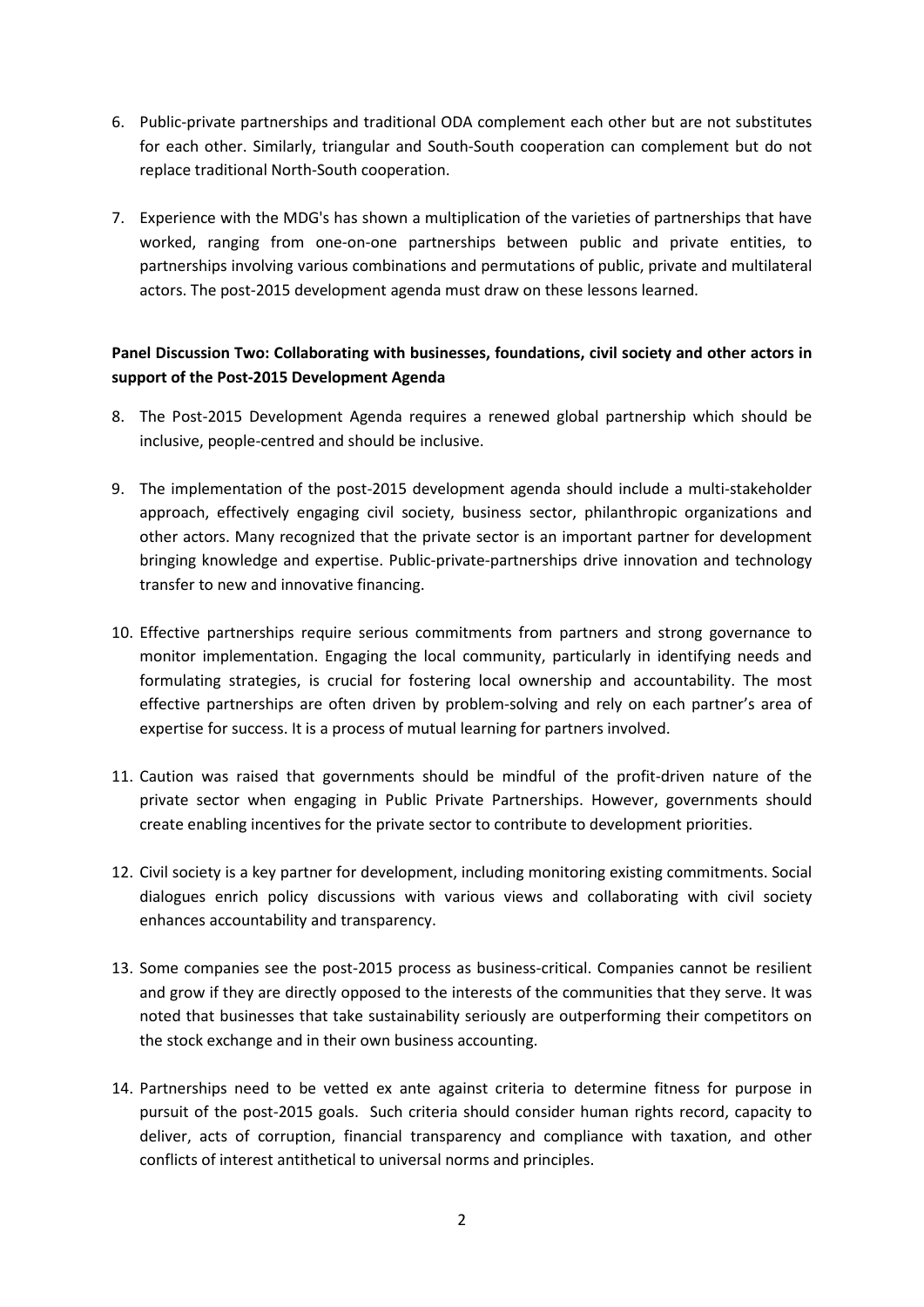## **Panel Discussion Three: Towards a more effective framework for monitoring the implementation of global development goals**

- 15. Accountability frameworks for partnerships must be related to the post-2015 development agenda and monitor progress at partnerships level in terms of overall goals of the agenda.
- 16. A robust, transparent, comprehensive and independent accountability framework was called for to monitor the implementation of global development goals, supported by timely, quality data. Learning and benchmarking with effective existing accountability mechanisms would be helpful in the design of this framework.
- 17. Several examples of existing accountability frameworks were shared including the Independent Expert Review Group of the *Every Woman Every Child* Initiative, The African Peer Review Mechanism, Global Compact local network and reporting mechanism, the DAC peer review mechanism and the Busan monitoring framework.
- 18. Three major dimensions of accountability: answerability, enforcement, and a clear delimitation of responsibility. Willingness to be held accountable and be monitored builds trust. Mutual accountability in a peer environment proves effective. However, several challenges have been identified, including the difficulty of engaging all partners and the weak enforcement. It was argued that partnerships should not be recognized for the commitments they make but the commitments they fulfil.
- 19. Effective monitoring requires availability of information, robust data, the right indicators, and reporting with sufficient enforcement. It is within the mandate of the High-Level Political Forum under the auspices of ECOSOC to review periodically the implementation of the sustainable development goals. The modality should be developed based on interactive dialogue with governments and relevant stakeholders.
- 20. Many countries and stakeholders emphasized that the High Level Political Forum should take on formally the responsibility for oversight of partnerships for sustainable development. The HLPF is regarded as being ideally placed to play this role.
- 21. It was also stressed that the post 2015 development agenda must find a way to hold partnerships and partners accountable on sensitive themes such as child labour, girls' access to schooling, and air pollution. Also, community ownership of partnerships must be an integral part of the accountability framework for the post-2015 agenda.
- 22. The post-2015 agenda must be accompanied by a data revolution, especially at the country and local levels, ensuring that people on the front lines of partnership have the data and indicators to report and ensure accountability.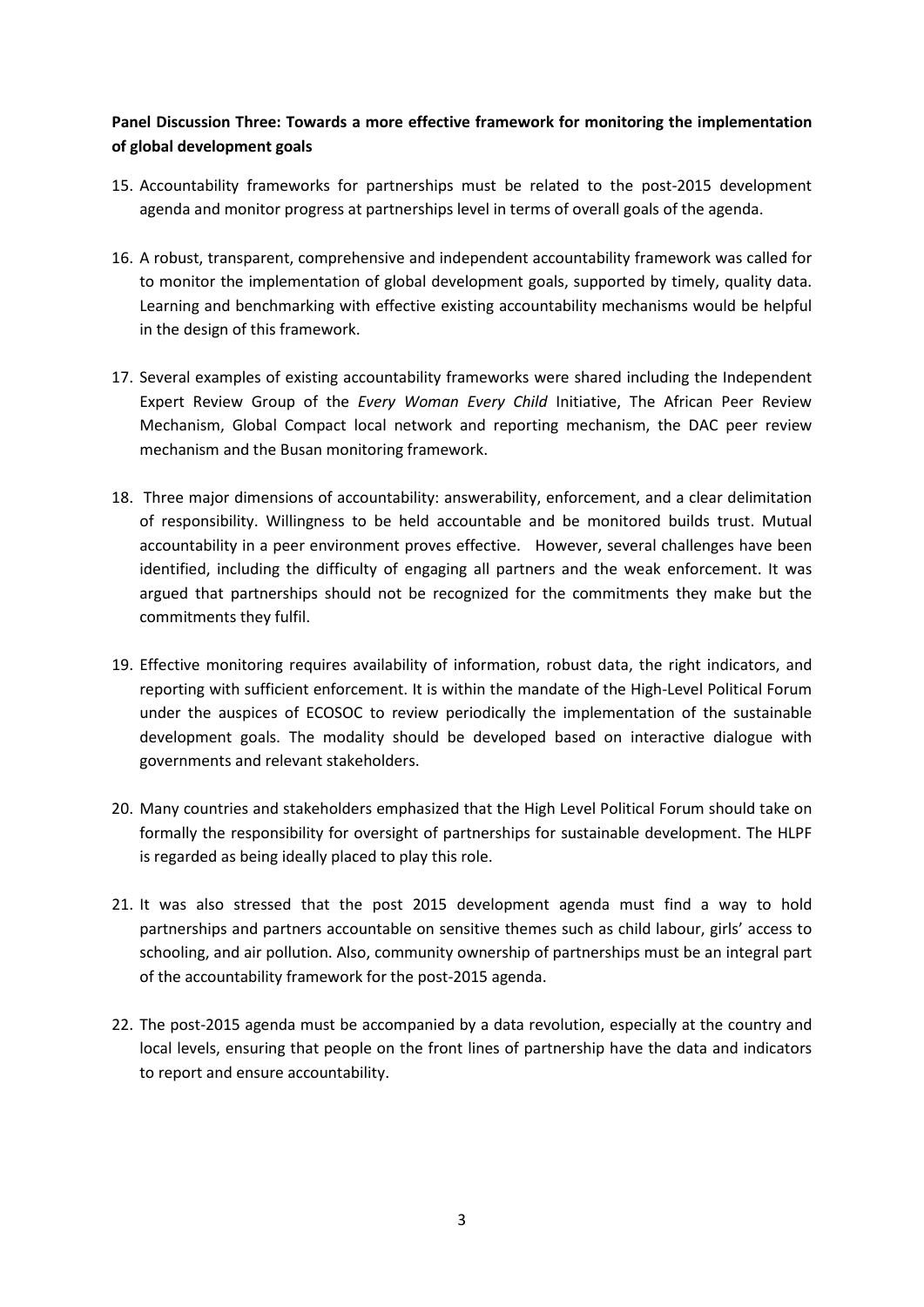### **Panel Discussion Four: Scaling up partnership opportunities in food and nutritional security and marine resources**

- 23. There is a need to feed more people, with more nutrition, with less land, and with less energy consumption. Intergovernmental cooperation through partnerships is essential to addressing these challenges. For example, successful results achieved through partnerships include new varieties of rice requiring less water and more resistant to salinity, and varieties of banana resistant to disease. Building a climate resilient agricultural system will require public and privately funded research and must focus on knowledge innovation and technology.
- 24. Sustainable partnerships are key to building long term solutions. Examples include partnerships that address maternal care and nutrition in the first one-thousand (1000) days of life which have proven to have a magnified impact on health and development.
- 25. Women are the guardians of the natural environment and play a crucial role in securing food and nutrition for their families. Collaborative partnerships must uphold the rights of women by design, including them in the process as equal partners. The private sector has an important role in ensuring the gender dimension is accounted for.
- 26. Incentive structures, both positive and negative, lead to more successful partnerships and ensure long-term commitment. Both qualitative and legislative incentives strengthen partnerships. They need to be well designed to achieve their purposes and must be nurtured politically and financially if they are to work. Common across all successful governance structures is that they possess strong foundations and are adequately funded. There is recognition that strong institutions drive activities on the ground.
- 27. Successful partnerships for food and nutritional security need to be well designed, human rights based, well-funded and enjoy political support from all partners.
- 28. Overall, it was recognised that the success of partnerships can be varied. They are best executed in an enabling political environment that provides adequate financial resources and guarantees the rule of law. The importance of trust and accountability structures was widely acknowledged in a future partnership-based approach. The framework for monitoring partnerships must be transparent and routinely reviewed.

#### **Panel Discussion Five: Scaling up partnership opportunities in sustainable infrastructure**

- 29. Sustainable infrastructure, including infrastructure for access to modern energy services, reliable and affordable transport systems, information and communication services, water supply systems, is an enabler and multiplier for sustainable development, particularly to the most vulnerable countries. Yet, transformative infrastructure development requires further strengthened global partnership for development as well as predictable policies to encourage multi-stakeholder partnerships.
- 30. Partnerships can bring together the relevant advocacy groups, as well as the policy and finance specialists to build consensus that sustainable infrastructure is a priority and to define concrete